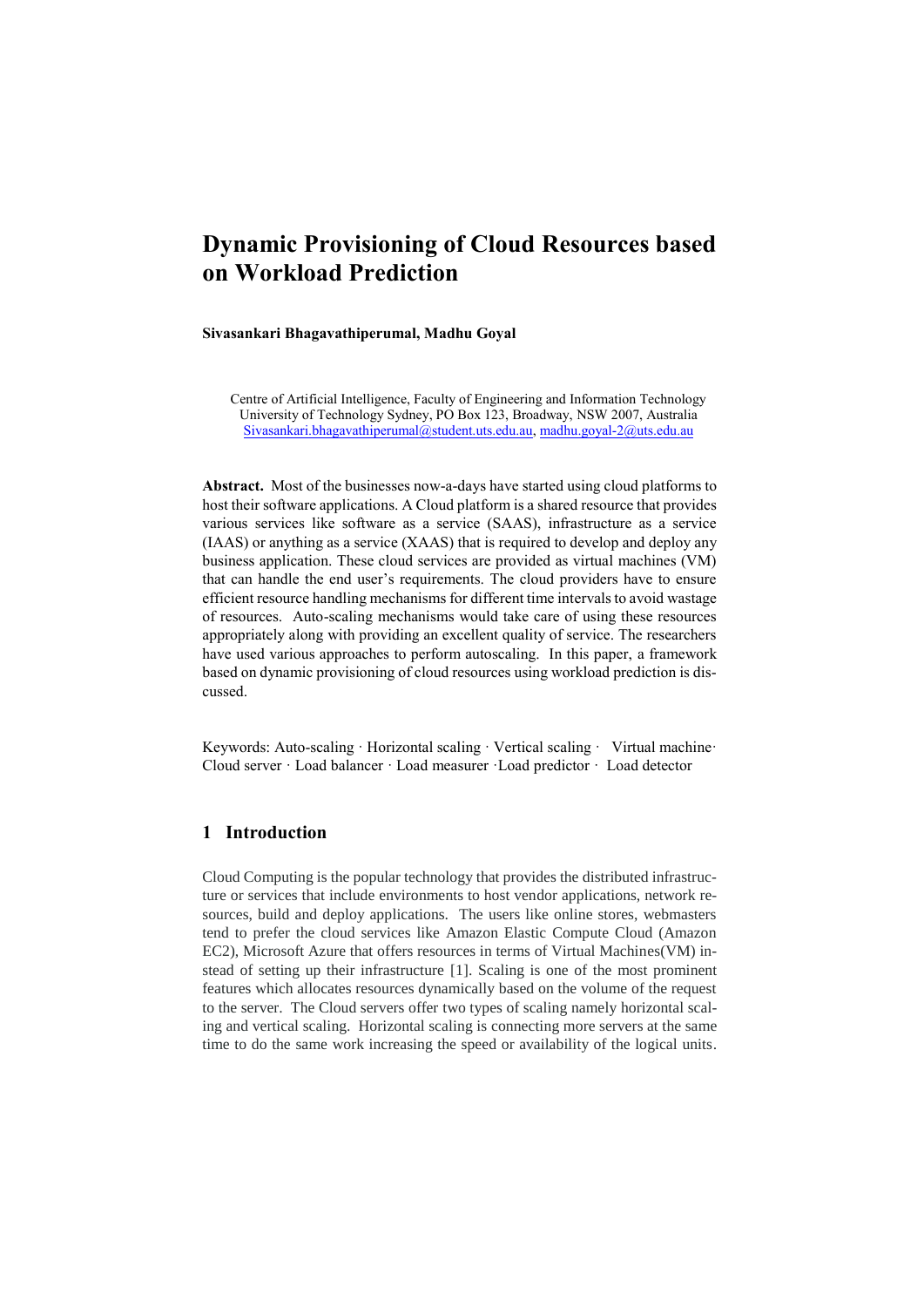Vertical scaling is the ability to raise the power of the server like increasing the RAM of the computer to improve the speed and performance of the computer.

Auto-scaling is provisioning of resources through virtual machines ensuring the quality of service in accordance with the Service Level Agreements (SLA). For example, consider a situation where X number of machines are serving N number of customers at the peak time of Stock exchange. Suddenly the unanticipated number of customers uses the same application increasing the number of nodes. This is when the performance of the application slows down violating the SLA. At this time an efficient auto-scaling system would be required to manage the load and balances the service [2].

Moreover, auto scaling ensures that the required sources of services are supplied seamlessly when the demand is high and reduce the supply when the demand decreases. The automated solution to this horizontal and vertical scaling would benefit both the cloud providers and the users of this cloud services concerning with utilization of resource wisely and cost effectively along with increasing the performance. However, identifying the required resources would be challenging as the demand fluctuates from time to time [2]. Therefore, it is important to build the frequently occurring events in the system so that the cloud systems predict the requirements of the users [3].

The cost of the service is reduced if less resources is leased resulting in the performance getting affected at the peak hours [4]. As shown in the figure(Fig.1) below [1], the auto scaling mechanism starts with the end user sending a request to the application through a device connected with the internet. The application forwards this request to the virtual machines which is connected to the load balancer. The applications has the auto scaling mechanism when the decision of the virtual machines required are decided and request from the user is served [1].



Fig.1 Architecture of cloud based web applications [1]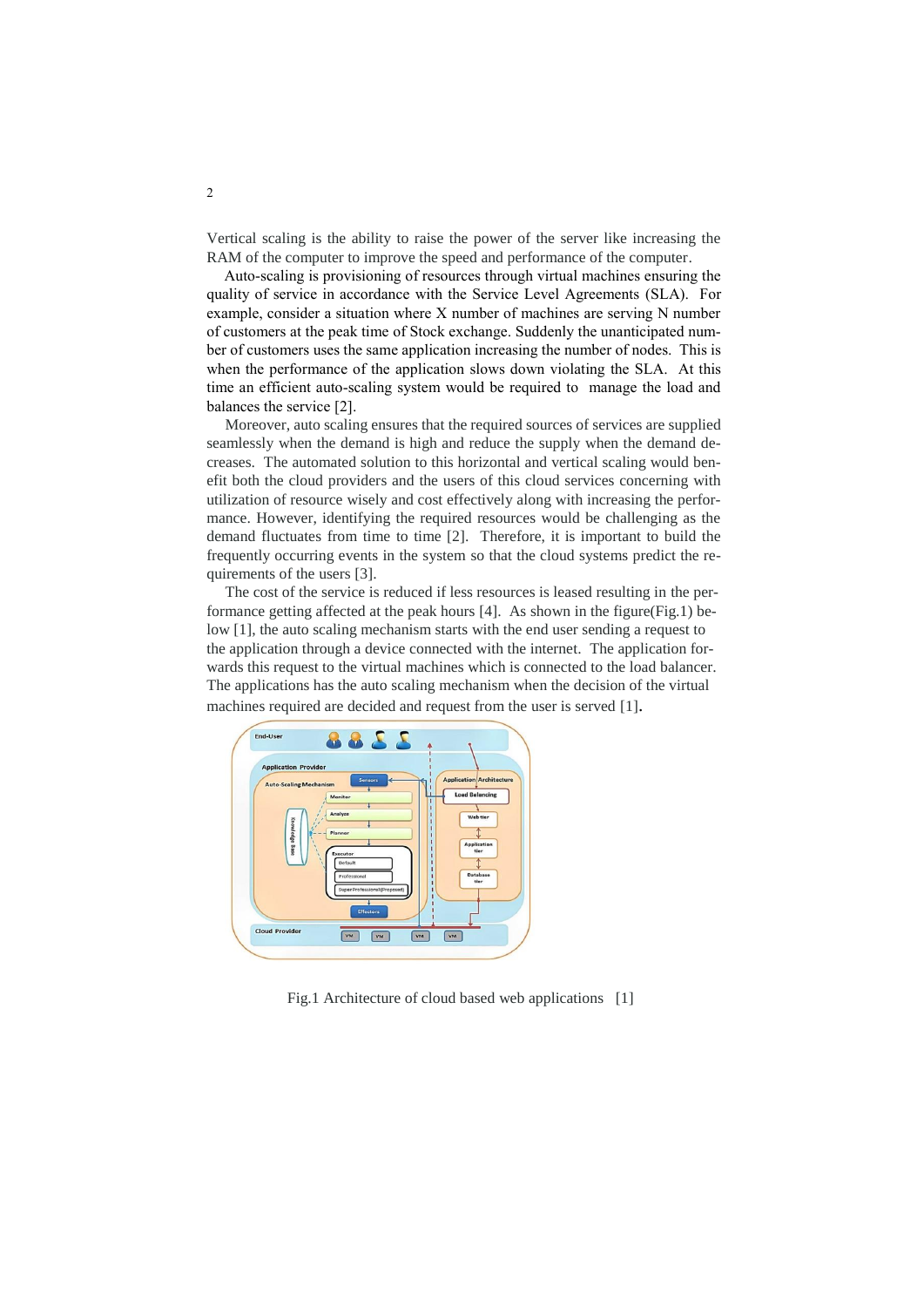#### **2 Related works**

The cloud community has proposed various researches to perform the auto scaling. An efficient process of auto-scaling is proposed based by IBM called as MAPE loop[1]. The authors suggested a cost-efficient scale down commands which is more focused towards selecting redundant virtual machines. The authors presented an efficient auto scaling mechanism to adapt to adequate services with lesser operational expenses. The performance of this model was based on four phases of monitoring, analysing, planning and execution. According to the authors, the implementation of the virtual machines will take place after careful monitoring and analysing only. This model suggested an executor named as Suprex that executed the plan of auto scaling that can handle the resources based on the requests from the end users. Another theory proposes the implementation of autonomic computing by the model suggested by IBM called as MAPE-K loop to manage the elements of any software and hardware resources [3].

An approach implemented by Amazon that aimed at selling their unused capacities based on auction like mechanism which were called as spot instances was suggested [5]. These spot instances were suitable mainly for fault-tolerance flexible web applications. The cost of this instance was low compared with on demand price. Moreover, this approach can be used for applications that can be interrupted. Applications like background processing, batch jobs can utilise this approach compared to the critical applications. On the other hand, the spot instances also take more time to boot when compared to the on-demand instances. So, the authors suggested a heterogeneous approach where a mix of both spot and on-demand instances can be used to meet the end users demand.

Another model suggested a repacking approach where they investigated how to repack the virtual machines to provide the required services most efficiently [6]. In addition, another theory proposed a concept of the efficient auto-scaling scheme ( EAS) which minimizes the processing time by implementing a huge number of cores in the internet of things [7]. Other studies researched on the work load prediction approach to enhance the service to the users reducing the cost by forecasting the expected load [2]. While the work load prediction model was successful, there was few other approaches that focused more on work load and came up with a linear model [4].

A linear regression model which will predict the work load of the services used in the cloud was proposed [4]. They proposed an algorithm to efficiently scale the cloud services along with developing a cloud scaling architecture. The authors discussed the various cloud service providers and cost of service cloud. They have proposed different algorithms and compared the results with related works and various aspects like REMICS, FP7 project. The authors investigated the problem of auto-scaling based on predicted workloads in service clouds using linear regression model. They proposed approach to scale the service in both real time and pre-scaling.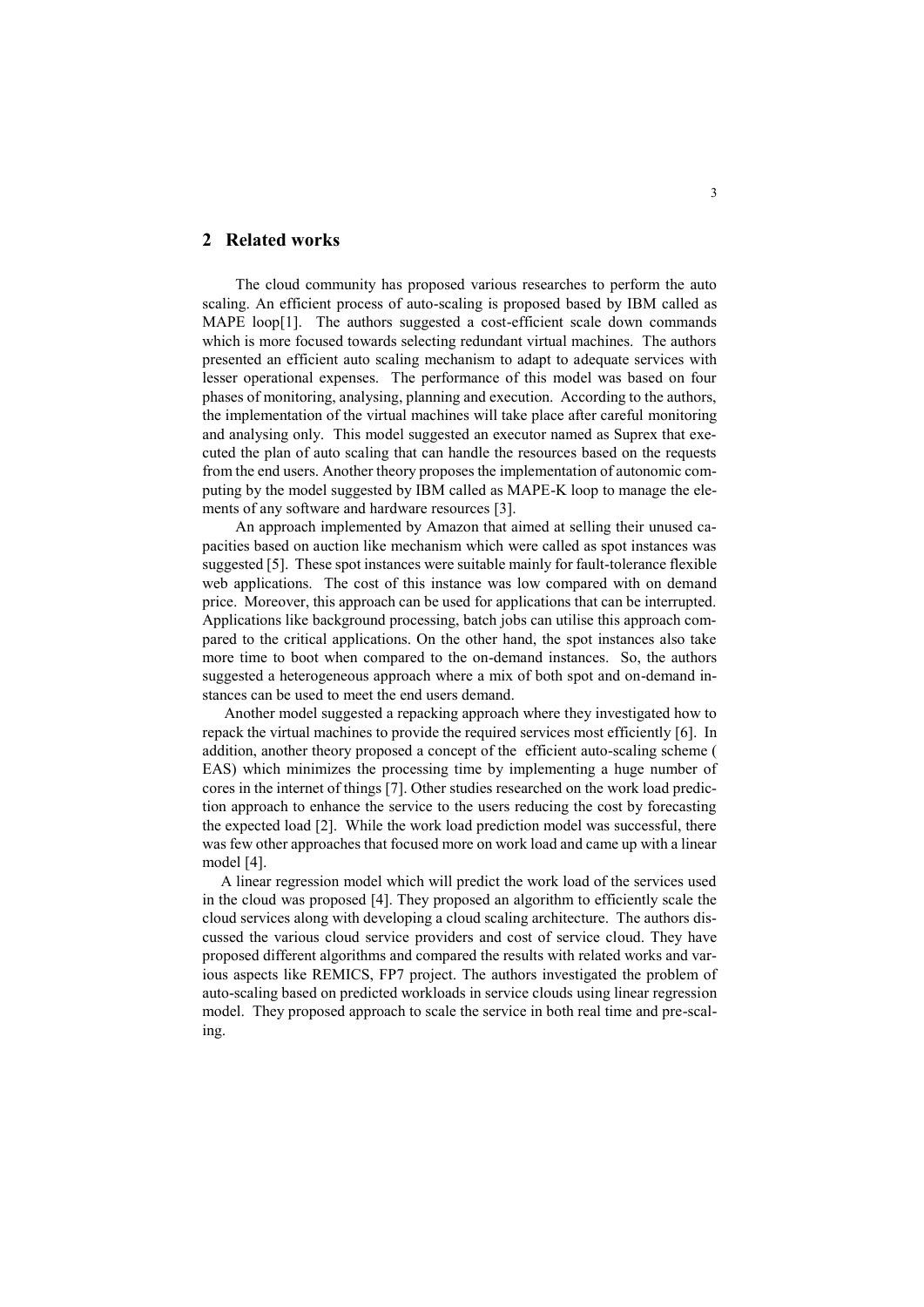Although various approaches were proposed the main idea of all the theories was reducing the cost with delivering the resources in an efficient way to benefit both the cloud providers and cloud users. Unlike the traditional method of having a physical server, the cloud servers are reliable, secured and maintainable. Small business to large business relies on cloud computing for their data related activities. When the data is transmitted through the cloud servers the need for the release of the data also increases. Moreover, data is supplied on the virtual machines supplied by the cloud servers. The major benefit of auto scaling is paying as per the use of the resource and using as per the demand of the request. Compared with the traditional approaches of installing an application on their physical servers and then connecting the application through a secured channel the cloud computing provides easier access to the required resources [8]. The elastic nature of the cloud computing provides the resources in proportion to the volume request [9].

## **3. Proposed framework for auto-scaling based on workload prediction**

In this paper, an n-tier architecture is proposed for the auto-scaling framework based on the workload prediction as shown in the below figure (Fig.2)



Fig 2: Framework for auto-scaling based on workload prediction

The framework consists of four layers i.e. End-users layer, Application layer, VMlayer, Predictor layer. The predictor layer consists of four different process namely

4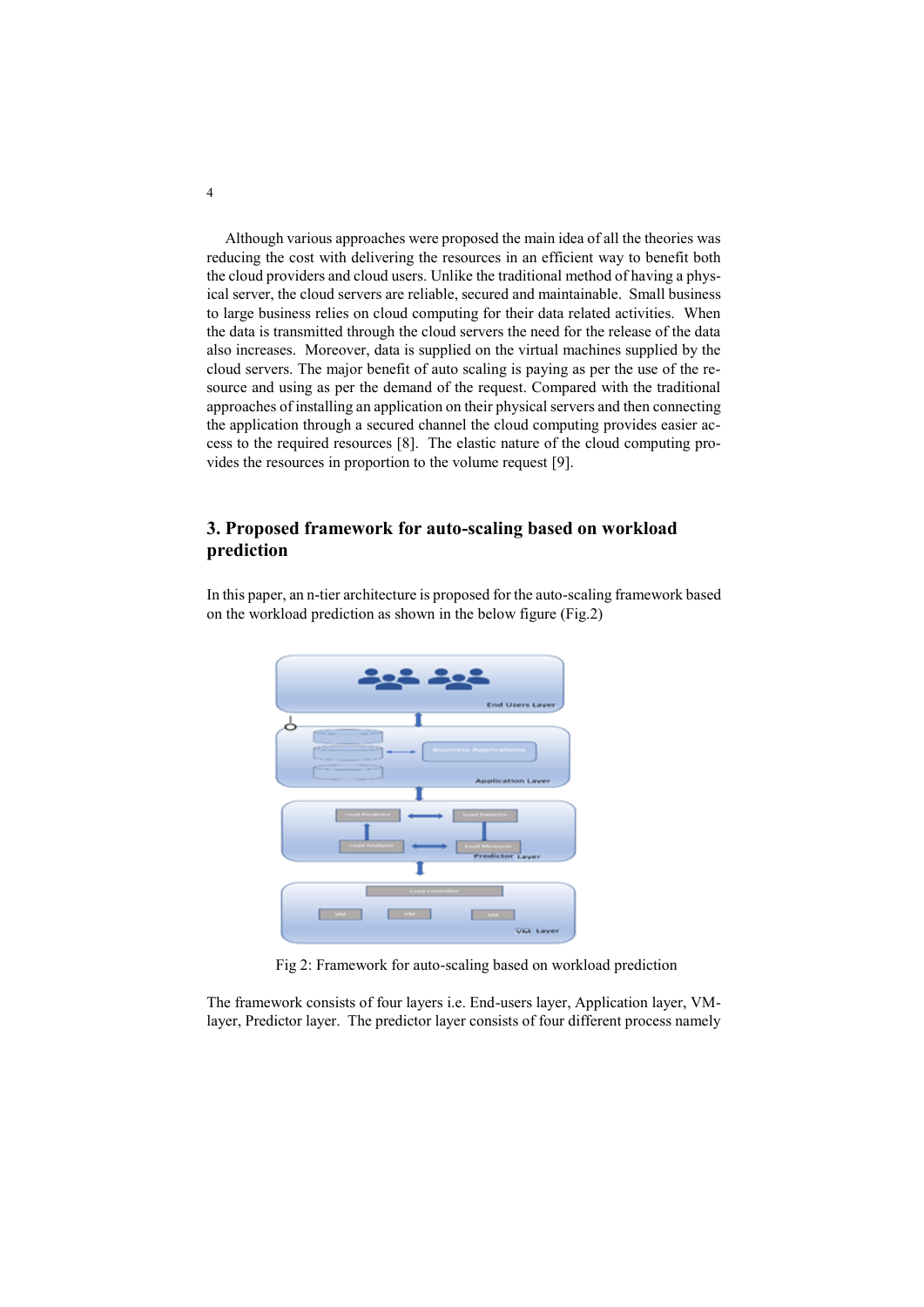

Fig3: Flow chart for the proposed framework

It takes the responsibility of delivering the required VM's making the application run based on the user demands. All these processes contain a storage base that will store the data of load. The processes of predictor layer are described in Fig 3.

## *3.1 End User Layer*

The end user layer is where the business customers use internet to access the business application to perform their required task. The request for accessing the applications varies at different time intervals and thus based on the number of end users request the VM's should be released. At certain times there might be enormous number of users trying to reach the application layer and there might be less or no requests also.

## *3.2 Application Layer*

This is the layer where the business applications are hosted. This layer may consist of numerous services, applications and databases. The end users would send the request to this layer. To maintain a quality of service, this layer should be active always irrespective of the demands.

## *3.3 Predictor Layer*

The prediction layer is the main component of this paper where the scaling process happens. The predictor layer consists of life cycle that detects the signal received from the end user measuring the request, analysing the request and finally predicting the required VM's. This data is sent to the load controller present in the VM layer.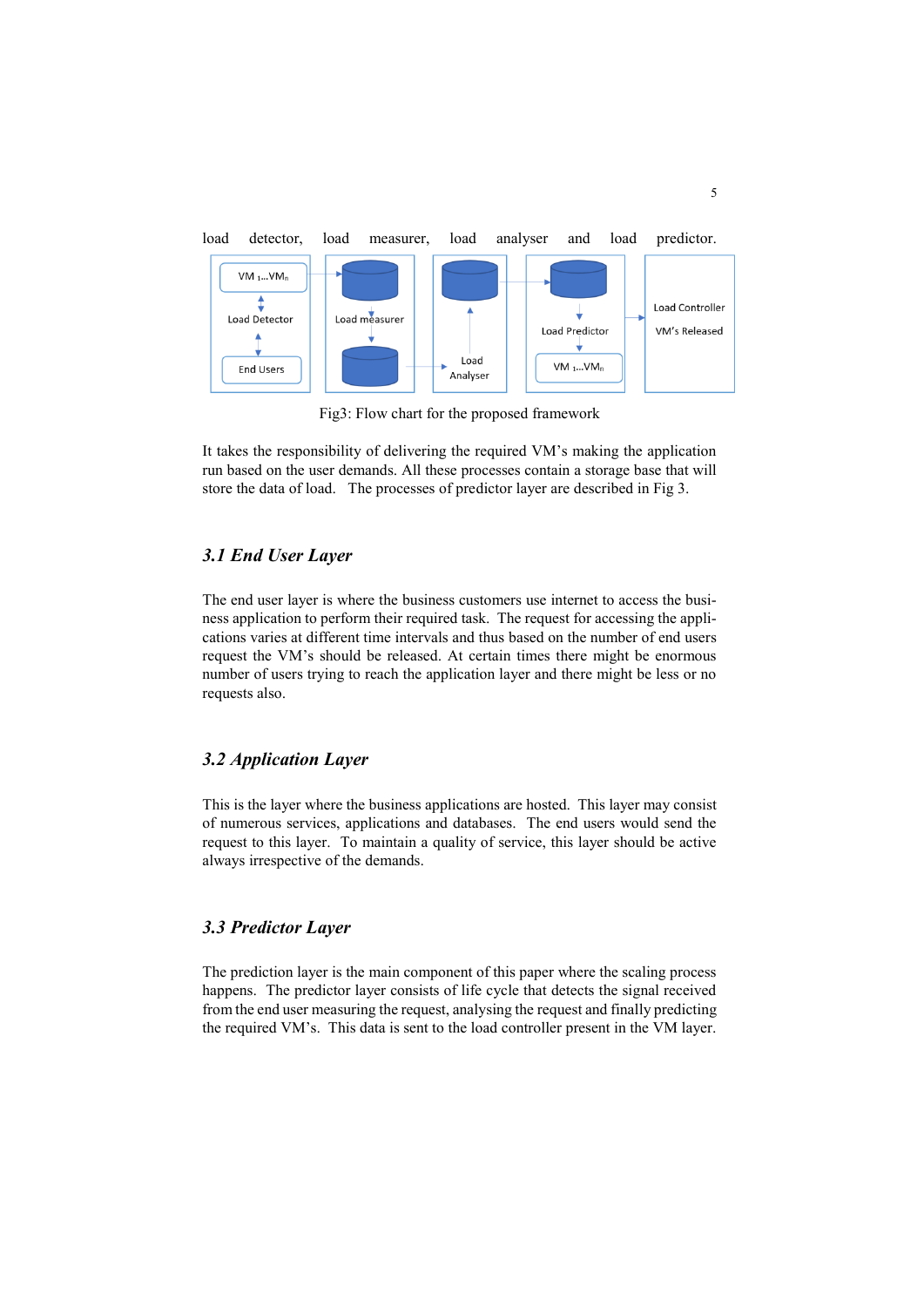#### *3.3.1 Load detector*

This process receives the request from the end user to the application along with detecting the number of virtual machines released to the handle the demands. The load will fluctuate time to time and this gets recorded by the load detector actively. The results will be shared with the load measurer. When we consider  $S_i$  as the service provided by cloud, then the VM's utilised is calculated for the  $t-\Delta$  interval along with calculating the requests[3]. Auto-scaling can be successful only when the metrics of the load is detected with suitable granularity.

In general, there are two possible approaches which are homogeneous approach where the resource pool is of same size and heterogeneous approach in which distinct size of resources is allowed. Most of the cloud providers offer different virtual machines families for diverse types of applications. Currently, there scaling mechanism are provided based on rules or threshold of CPU utilization [10]. The load detector should be capable of detecting such variances to ensure the request always is recorded.

## *3.3.2 Load measurer*

A linear regression model is used to measure the load. Linear regression model calculates the current values of series against the prior values in the series. The general form of linear regression is given as follows:[3]

$$
Y_{t+1}=\beta_1+\beta_2\text{ }^*\text{ }X_1
$$

where t is indexes,  $Y_1$  is the incoming workload and X is the actual value of the instance at that moment. The load can also be measured using the moving average method or exponential smoothing methods. In moving average, the mean of the n last values is calculated on the other hand the exponential smoothing method decrease values in each value of time series[11].

#### *3.3.3 Load analyser*

The load analyser task is to analyse the load that is measured. This will help the controller control the release or ceasing of the VM. The analyser will take the responsibility of analyzing both resource release and time. The end user request is analysed and validated by the load analyser. After care analysis, the data is supplied to the load controller. The load analyser user the auto regressive or linear regression

6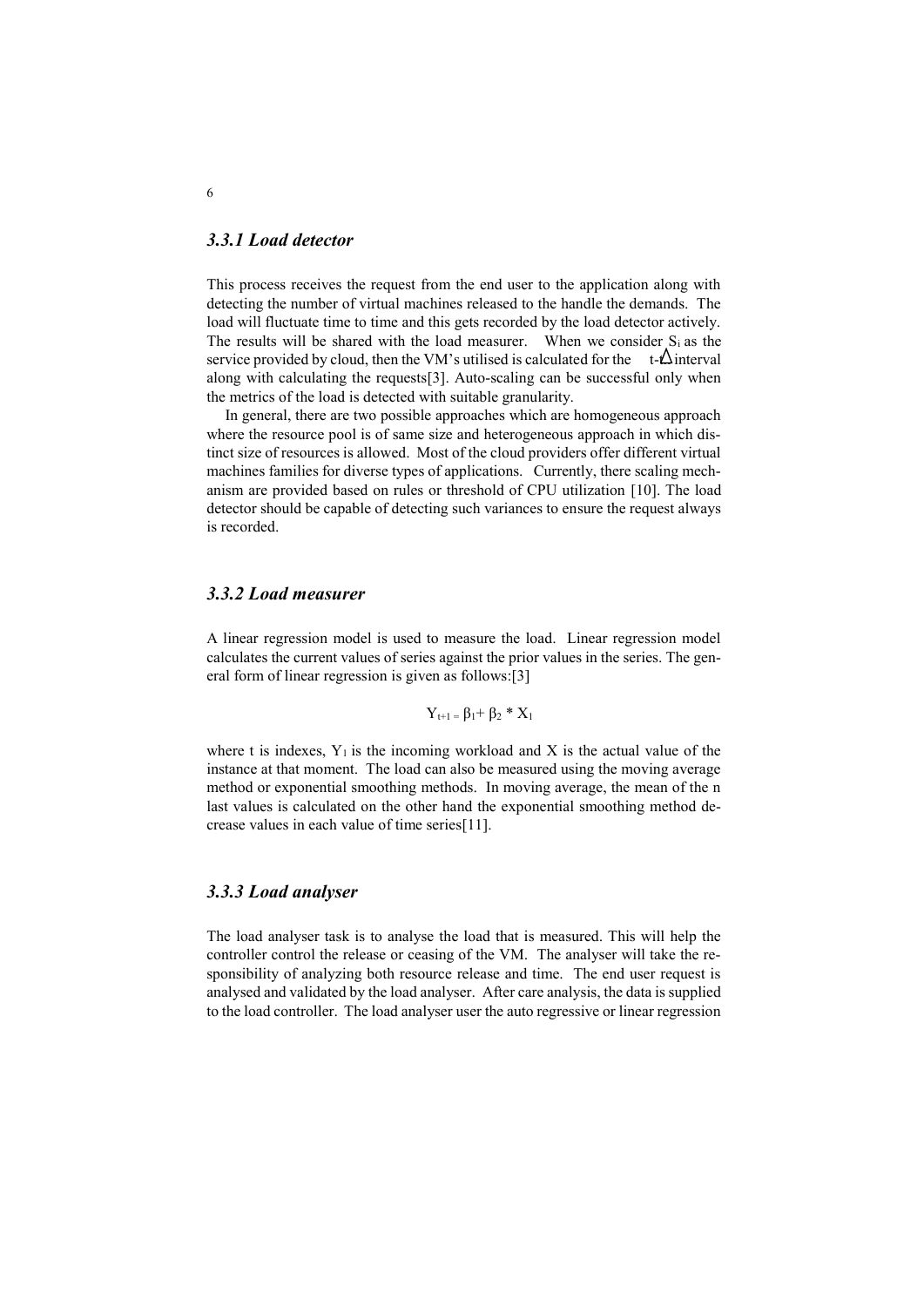method to analyse the load so that the data of analysed load helps the load controller predict the future loads.

Consider the example of World Cup Soccer 1998 workload[2] shown below



Fig4: World Cup Soccer 1998 workload[2]

In the above figure, the workload is calculated to granularity of hours versus number of clients. The graph shows the fluctuation of the resources while at peak time the load is huge and at some normal hours the load is low, the load analyser should impose these variations and save the data to be provided for the load controller.

#### *3.3.4 Load predictor*

The load predictor uses the ARIMA (Auto regressive integrated moving average) to release the VM's based on the prediction calculated by ARIMA method. ARIMA pattern follow a very popular time series model which is a sequence of measurements over time, usually obtained at equally spaced intervals which can be – Daily – Monthly – Quarterly – Yearly. This can also be calculated based on seasonal trends. Seasonal trends are the patterns in time series algorithm where the sequence of measurement is done seasonally. For example, a year could have a seasonal trend of four seasons which typically repeats for every season.

Given a time series of data  $X_t$  where t is an integer index of the time interval and  $X_t$  are real numbers which represents the number of end-users an  $ARMA(p^1, q)$ is given by

$$
X_t-\alpha_1X_{t-1}-\cdots-\alpha_{p'}X_{t-p'}=\varepsilon_t+\theta_1\varepsilon_{t-1}+\cdots+\theta_q\varepsilon_{t-q}
$$

#### *3.4 VM Layer*

The VM layer is where the virtual machines are ready to auto-scale based on the requirement. This layer consists of the n number of virtual machines and the load controller. The load controller receives data from the predictor layer and ensures the required VM's are released to the meet the end users demand.